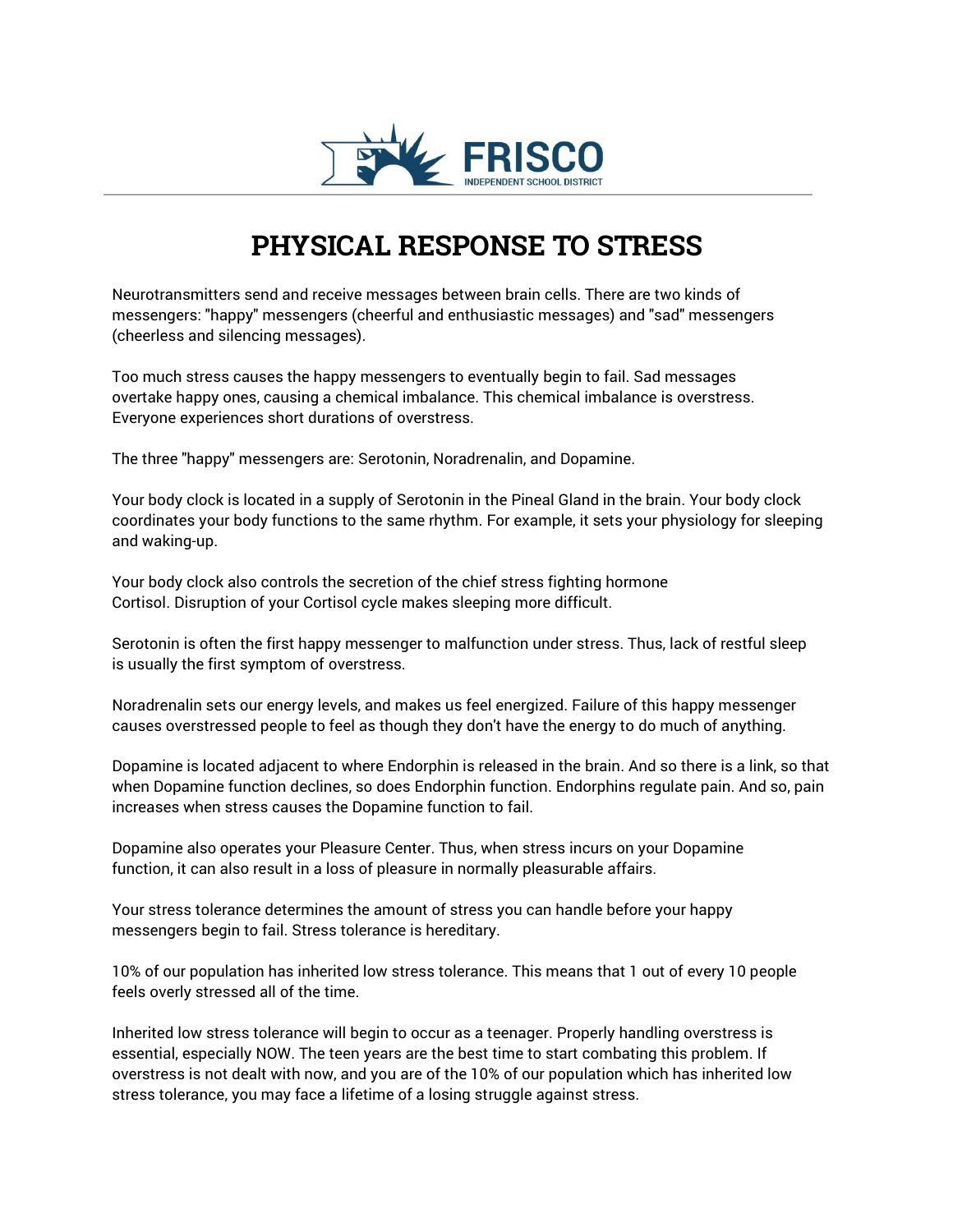Those of us who experience overstress sometimes use substances to temporarily make us feel better. Some of these substances which can restore balance by chemically boosting the happy messengers are:

- Sugar
- Caffeine
- Alcohol
- Solvents
- Drugs
- Tobacco

Another booster is our own adrenalin; ways of stimulating your own adrenaline are by over-working or through thrill-seeking hobbies.

HOWEVER, these happy messenger boosters don't work well. They do not maintain balance between the stressors and the boosters. This leads to a roller-coaster of good and bad feelings.

First of all, the small changes in chemical levels cannot ACCURATELY be adjusted by consuming happy messenger boosters.

Second of all, these boosters cause a roller coaster to start. After your happy messengers are temporarily boosted, they experience a fall. The higher the boost, the greater the fall.

And finally, another problem with happy messenger boosters is that your body adapts to them quickly. Once they are adapted to, the more of them you'll need to experience the desired effect.

Side effects of boosters WORSEN the problem of overstress:

| Sugar highs lead to sugar lows. Too much sugar WORSENS overstress.                                                                                            |
|---------------------------------------------------------------------------------------------------------------------------------------------------------------|
| Alcohol can cause liver failure and bleeding complications, as well as a greater risk of<br>violence and fatal traffic accidents. Alcohol WORSENS overstress. |
| Tobacco can damage your lungs and arteries, and may cause cancer. Tobacco<br><b>WORSENS overstress.</b>                                                       |
| Caffeine can cause abnormal heart rhythms. Caffeine WORSENS overstress.                                                                                       |
| Illegal drugs can cause convulsions, overdoes, even death. Illegal drugs<br><b>WORSEN overstress.</b>                                                         |

Prescription medicines intended to force the body into sleeping or tranquilizing, such as Valium, can also worsen stress. They keep your body from restoring its happy messengers. If taken for long periods of time, these medicines will have severe withdrawal syndromes.

Overstress may lead to alcoholism, compulsive eating, over-working, or substance addictions. Often, the primary cause of these things IS overstress.